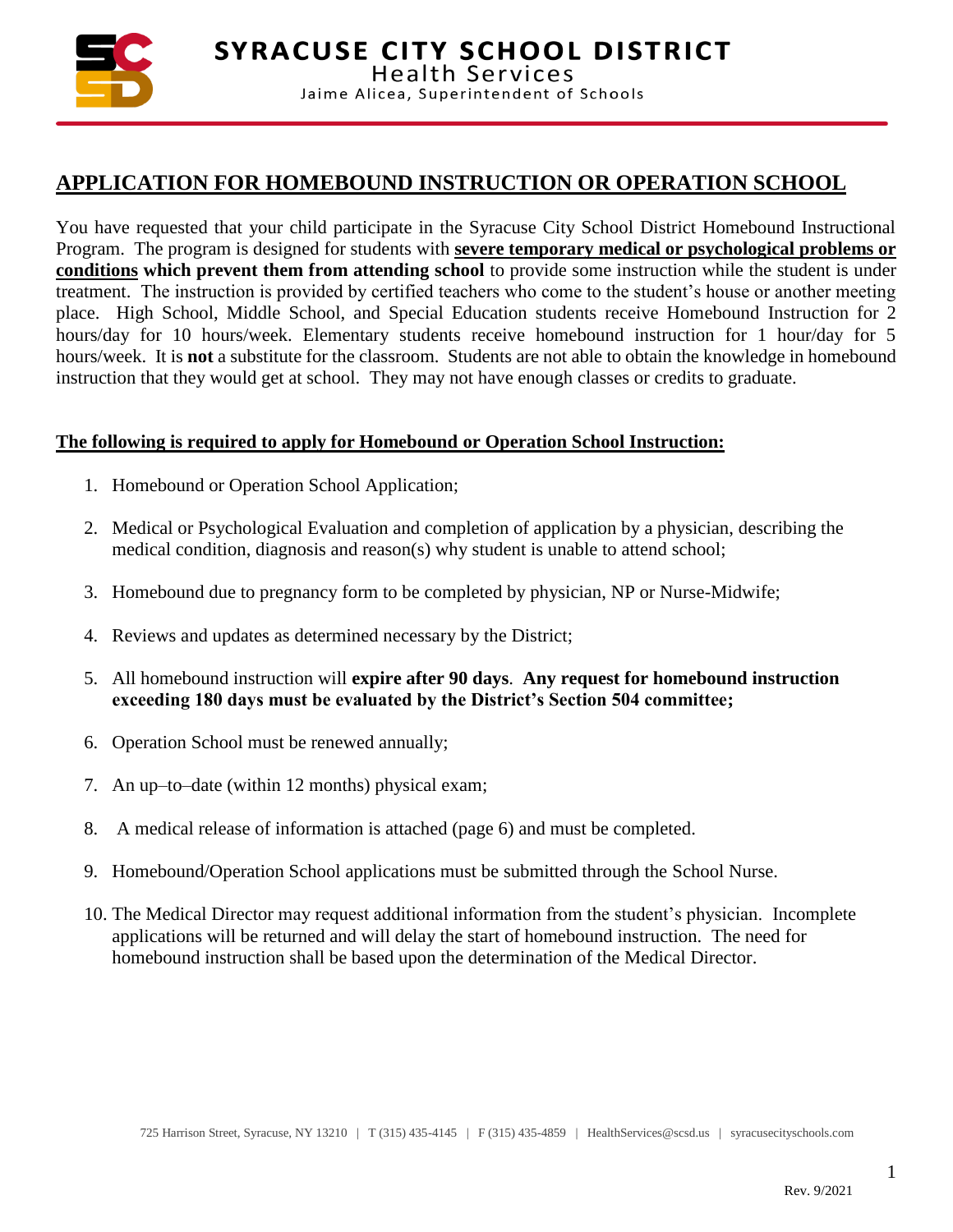## **APPLICATION FOR HOMEBOUND OR OPERATION SCHOOL**

## *All medical records must be received prior to approval.*

#### **HOMEBOUND**

Homebound is reserved ONLY for the following conditions when they prevent a student from being able to attend school:

- a) Major surgical operations
- b) Major orthopedic conditions
- c) Medical catastrophes
- d) Pregnancy (after delivery of baby or if there are complications)
- e) Psychiatric conditions **(with on-going treatment plan)**

**All cases of Homebound will be reviewed after 90 days for on–going treatment. Homebound requests lasting more than 180 days must be evaluated through the Section 504 Committee. Please attach as much medical information as possible to support your application in case your child meets criteria for other programs**.

#### **OPERATION SCHOOL**

Operation School is reserved ONLY for the following conditions when they prevent a student from being able to attend school:

- a) Sickle cell disease
- b) Cancer
- c) Severe respiratory disability (must document hospitalization and lung capacity evaluation by your physician)
- d) Chronic medical conditions requiring frequent hospitalizations, appointments (at discretion of Medical Director)

#### **To Medical Providers:**

Please note that if a student has been hospitalized, the parent or guardian must provide a release from you for the student to return to school. Parents/guardians must bring in the discharge instructions/papers from the hospital with the diagnoses and any instructions or orders for the nurses.

If you are keeping a student out of gym, or if the student has medical restrictions, please send a note stating how long this will be in effect; otherwise we will need a full release from you at a later date.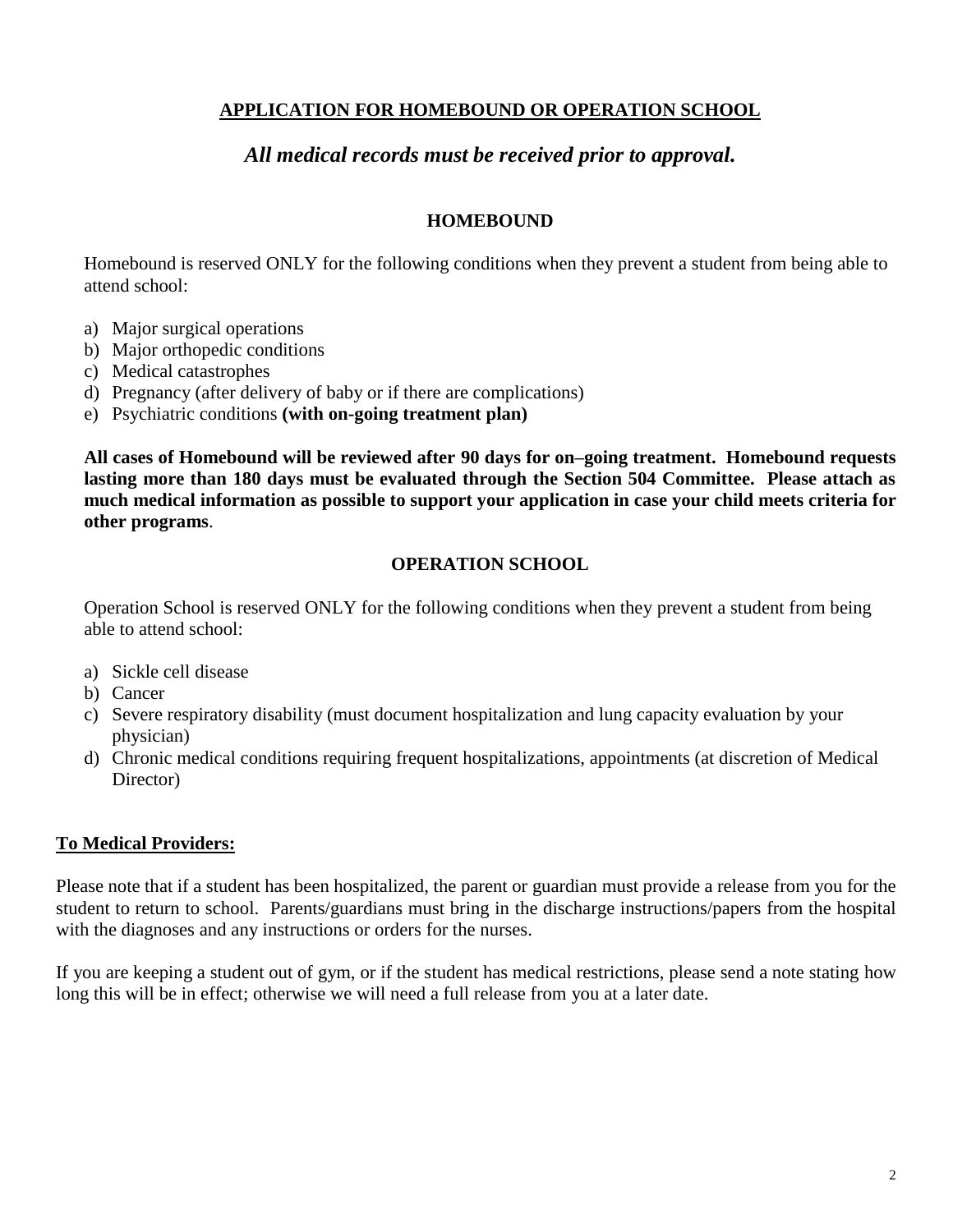## **HOMEBOUND/OPERATION SCHOOL APPLICATION**

| <b>TO BE COMPLETED BY PARENT OR GUARDIAN:</b><br>Are you requesting Homebound Instruction or Operation School?<br>How long do you think your child will be receiving homebound if approved? Remember Homebound is<br>temporary and must be <b>renewed every 90 days</b> .<br>I understand that Homebound or Operation School Instruction is not a substitute for the classroom<br>$\Box$ Yes $\Box$ No Initials _________<br>I understand that Homebound Instruction will expire every 90 days.<br>I understand that I need to provide a medical or psychological update every 90 days. I will not be<br>reminded; failure to do so will result in termination of homebound and I will need to reapply.<br>I have obtained and attached a copy of my child's physical exam. $\Box$ Yes $\Box$ No Initials ________<br>APPLICATION WILL NOT BE REVIEWED IF YOU DO NOT HAVE A COPY OF THE PHYSICAL EXAM. |  |
|--------------------------------------------------------------------------------------------------------------------------------------------------------------------------------------------------------------------------------------------------------------------------------------------------------------------------------------------------------------------------------------------------------------------------------------------------------------------------------------------------------------------------------------------------------------------------------------------------------------------------------------------------------------------------------------------------------------------------------------------------------------------------------------------------------------------------------------------------------------------------------------------------------|--|
|                                                                                                                                                                                                                                                                                                                                                                                                                                                                                                                                                                                                                                                                                                                                                                                                                                                                                                        |  |
|                                                                                                                                                                                                                                                                                                                                                                                                                                                                                                                                                                                                                                                                                                                                                                                                                                                                                                        |  |
|                                                                                                                                                                                                                                                                                                                                                                                                                                                                                                                                                                                                                                                                                                                                                                                                                                                                                                        |  |
|                                                                                                                                                                                                                                                                                                                                                                                                                                                                                                                                                                                                                                                                                                                                                                                                                                                                                                        |  |
|                                                                                                                                                                                                                                                                                                                                                                                                                                                                                                                                                                                                                                                                                                                                                                                                                                                                                                        |  |
|                                                                                                                                                                                                                                                                                                                                                                                                                                                                                                                                                                                                                                                                                                                                                                                                                                                                                                        |  |
|                                                                                                                                                                                                                                                                                                                                                                                                                                                                                                                                                                                                                                                                                                                                                                                                                                                                                                        |  |
|                                                                                                                                                                                                                                                                                                                                                                                                                                                                                                                                                                                                                                                                                                                                                                                                                                                                                                        |  |
|                                                                                                                                                                                                                                                                                                                                                                                                                                                                                                                                                                                                                                                                                                                                                                                                                                                                                                        |  |
|                                                                                                                                                                                                                                                                                                                                                                                                                                                                                                                                                                                                                                                                                                                                                                                                                                                                                                        |  |
|                                                                                                                                                                                                                                                                                                                                                                                                                                                                                                                                                                                                                                                                                                                                                                                                                                                                                                        |  |
|                                                                                                                                                                                                                                                                                                                                                                                                                                                                                                                                                                                                                                                                                                                                                                                                                                                                                                        |  |
|                                                                                                                                                                                                                                                                                                                                                                                                                                                                                                                                                                                                                                                                                                                                                                                                                                                                                                        |  |
|                                                                                                                                                                                                                                                                                                                                                                                                                                                                                                                                                                                                                                                                                                                                                                                                                                                                                                        |  |
|                                                                                                                                                                                                                                                                                                                                                                                                                                                                                                                                                                                                                                                                                                                                                                                                                                                                                                        |  |
|                                                                                                                                                                                                                                                                                                                                                                                                                                                                                                                                                                                                                                                                                                                                                                                                                                                                                                        |  |
|                                                                                                                                                                                                                                                                                                                                                                                                                                                                                                                                                                                                                                                                                                                                                                                                                                                                                                        |  |
|                                                                                                                                                                                                                                                                                                                                                                                                                                                                                                                                                                                                                                                                                                                                                                                                                                                                                                        |  |
|                                                                                                                                                                                                                                                                                                                                                                                                                                                                                                                                                                                                                                                                                                                                                                                                                                                                                                        |  |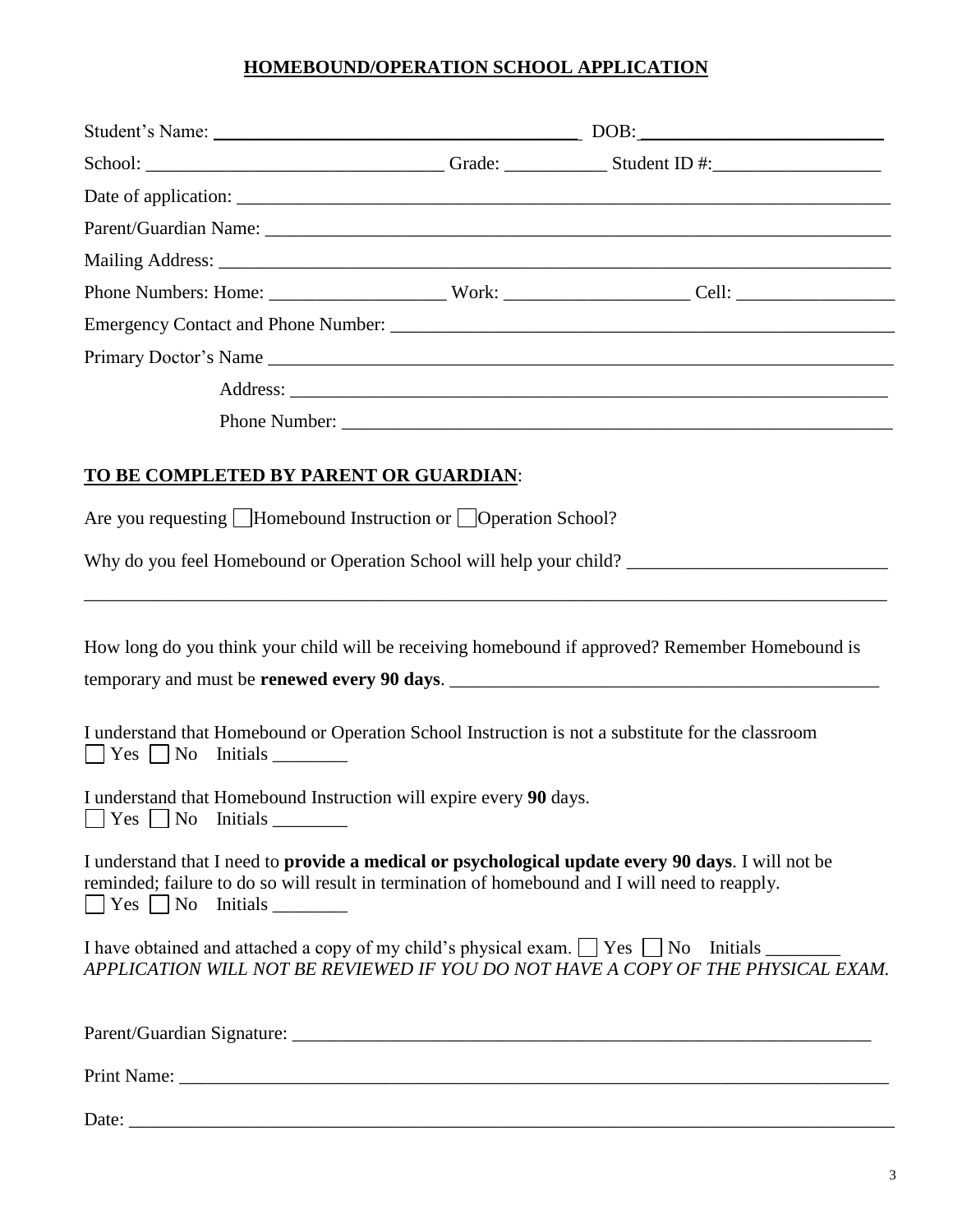| Student's Name: |                    | DOB:         |
|-----------------|--------------------|--------------|
| School:         | Grade <sup>.</sup> | Student ID#: |

#### **HOMEBOUND FOR PSYCHOLOGICAL CONDITIONS**: *To be completed by parent/guardian If your child has an IEP or 504, please notify Special Education and a meeting will be held to discuss the concerns.*

1. Describe previous attempts to bring your child into a regular classroom.

- 2. Does your child meet special needs criteria?  $\Box$  Yes  $\Box$  No If no, have you tried to have your child tested?  $\Box$  Yes  $\Box$  No
- 3. Have you discussed your child with your principal or School Intervention Team (SIT) to determine if your child can be reasonably accommodated?  $\Box$  Yes  $\Box$  No

\_\_\_\_\_\_\_\_\_\_\_\_\_\_\_\_\_\_\_\_\_\_\_\_\_\_\_\_\_\_\_\_\_\_\_\_\_\_\_\_\_\_\_\_\_\_\_\_\_\_\_\_\_\_\_\_\_\_\_\_\_\_\_\_\_\_\_\_\_\_\_\_\_\_\_\_\_\_\_\_\_

\_\_\_\_\_\_\_\_\_\_\_\_\_\_\_\_\_\_\_\_\_\_\_\_\_\_\_\_\_\_\_\_\_\_\_\_\_\_\_\_\_\_\_\_\_\_\_\_\_\_\_\_\_\_\_\_\_\_\_\_\_\_\_\_\_\_\_\_\_\_\_\_\_\_\_\_\_\_\_\_\_

\_\_\_\_\_\_\_\_\_\_\_\_\_\_\_\_\_\_\_\_\_\_\_\_\_\_\_\_\_\_\_\_\_\_\_\_\_\_\_\_\_\_\_\_\_\_\_\_\_\_\_\_\_\_\_\_\_\_\_\_\_\_\_\_\_\_\_\_\_\_\_\_\_\_\_\_\_\_\_\_\_

Explain: \_\_\_\_\_\_\_\_\_\_\_\_\_\_\_\_\_\_\_\_\_\_\_\_\_\_\_\_\_\_\_\_\_\_\_\_\_\_\_\_\_\_\_\_\_\_\_\_\_\_\_\_\_\_\_\_\_\_\_\_\_\_\_\_\_\_\_\_\_\_\_\_\_

4. What medication(s) is your child on for his/her condition?

5. How long have they been on these medications?

### **HOMEBOUND FOR PREGNANCY**: *To be completed by physician, NP or nurse-midwife*

Estimated date of delivery:

Date homebound is to begin:

Anticipated End Date: \_\_\_\_\_\_\_\_\_\_\_\_\_\_\_\_\_\_\_\_\_\_\_\_\_\_\_\_\_\_\_\_\_\_\_\_\_\_\_\_\_\_\_\_\_\_\_\_\_\_\_\_\_\_\_\_\_\_\_\_\_\_\_\_\_\_\_\_

### **District policy states that homebound instruction will not begin until 2 weeks prior to delivery date unless there are serious complications.**

Describe complications: \_\_\_\_\_\_\_\_\_\_\_\_\_\_\_\_\_\_\_\_\_\_\_\_\_\_\_\_\_\_\_\_\_\_\_\_\_\_\_\_\_\_\_\_\_\_\_\_\_\_\_\_\_\_\_\_\_\_\_\_\_\_\_\_\_

| Can any reasonable accommodations be made to keep your patient in the classroom? |  |
|----------------------------------------------------------------------------------|--|
| $\vert$   Yes.                                                                   |  |
| l No.                                                                            |  |

Date homebound is to begin due to complications: \_\_\_\_\_\_\_\_\_\_\_\_\_\_\_\_\_\_\_\_\_\_\_\_\_\_\_\_\_\_\_\_\_\_\_\_\_\_\_\_\_\_\_\_\_\_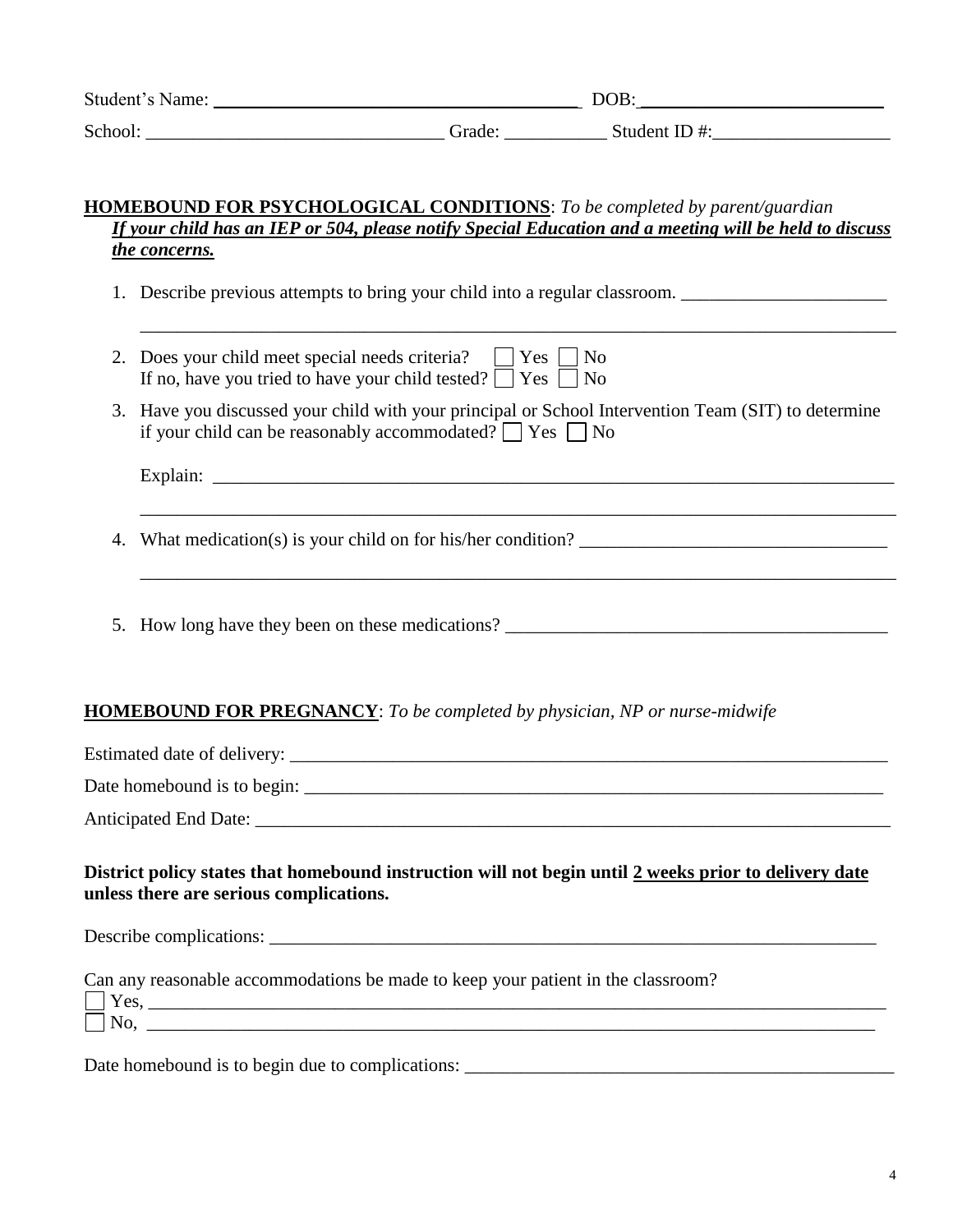| Student's Name: |            | DOB:         |
|-----------------|------------|--------------|
| School.         | .<br>Grade | Student ID#: |

#### **TO BE COMPLETED BY PROVIDER: (***PhD, and MSW will need to be co–signed by a physician)*

Your patient has applied for Homebound Instruction. The program is designed for students with **severe temporary medical or psychological problems or conditions** to provide some instruction while the student is under treatment. This is **not** a substitute for the classroom. Students are not able to obtain the knowledge in homebound instruction that they would get at school. They may not have enough classes or credits to graduate. Please be certain your patient requires homebound instruction before you complete this form. An annual physical exam (within the past year) must be attached to this application.

| Last office visit:                                                                                           |
|--------------------------------------------------------------------------------------------------------------|
|                                                                                                              |
|                                                                                                              |
| Parents are required to provide medical updates every 90 days for homebound, yearly for Operation<br>School. |

Why is your patient unable to have instruction in a regular classroom? \_\_\_\_\_\_\_\_\_\_\_\_\_\_\_\_\_\_\_\_\_\_\_\_\_\_\_\_\_\_

| Can any reasonable accommodations be made to keep your patient in the classroom? |
|----------------------------------------------------------------------------------|
| $\perp$ Yes.                                                                     |
|                                                                                  |

Thank you for your time. Please provide medical updates every 90 days as requested. **PLEASE SEE INSTRUCTIONS ON PAGE 2 FOR WHEN STUDENT RETURNS TO SCHOOL. Please have parent/guardian sign the attached medical release of information for your office. Please forward a copy with this application.**

\_\_\_\_\_\_\_\_\_\_\_\_\_\_\_\_\_\_\_\_\_\_\_\_\_\_\_\_\_\_\_\_\_\_\_\_\_\_\_\_\_\_\_\_\_\_\_\_\_\_\_\_\_\_\_\_\_\_\_\_\_\_\_\_\_\_\_\_\_\_\_\_\_\_\_\_\_\_\_\_\_\_\_\_\_\_\_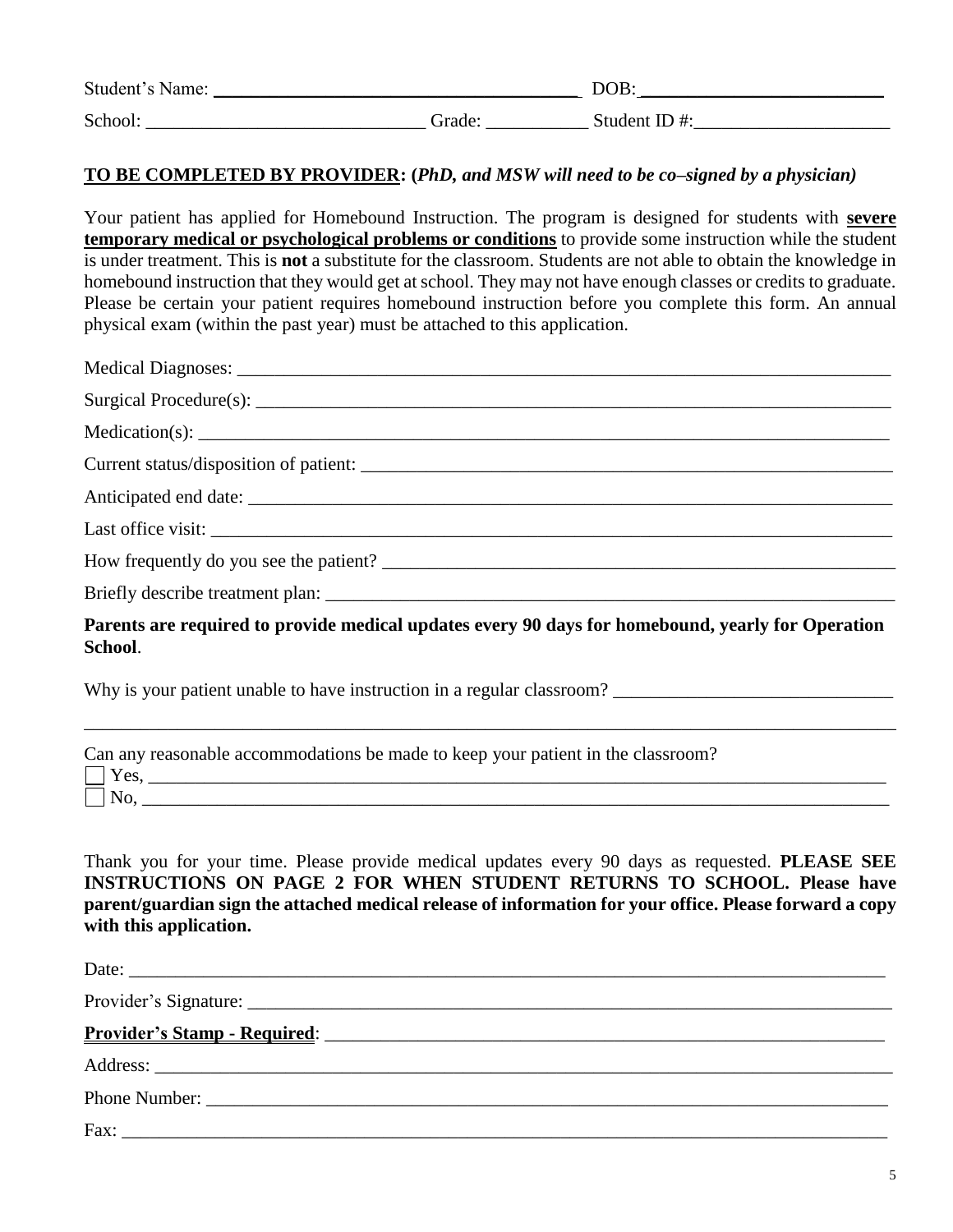# $\frac{1}{2}$  ,  $\frac{1}{2}$  ,  $\frac{1}{2}$  ,  $\frac{1}{2}$  ,  $\frac{1}{2}$  ,  $\frac{1}{2}$  ,  $\frac{1}{2}$  ,  $\frac{1}{2}$  ,  $\frac{1}{2}$  ,  $\frac{1}{2}$

6

# **AUTHORIZATION FOR DISCLOSURE OF HEALTH INFORMATION TO SCHOOLS**

# **Please sign this so that we may get health information from your child's doctor.**

Student Name: \_\_\_\_\_\_\_\_\_\_\_\_\_\_\_\_\_\_\_\_\_\_\_\_\_\_\_\_\_\_\_\_\_\_DOB: \_\_\_\_\_\_\_\_\_\_\_\_\_\_\_ Date: \_\_\_\_\_\_\_\_\_\_\_\_\_\_\_

As the parent/guardian of the child named, the completion of this form authorizes your doctor, \_\_\_\_\_\_\_\_\_\_\_\_\_\_\_\_\_\_\_\_\_\_\_ to disclose your child's confidential health-related information to his or her school.

(Name of Doctor)

The purpose for disclosing this information is to promote the accurate exchange of health information and for the coordination of care and treatment with the child's school. This is important information for many reasons. For example, the school may need to know this information in order to give medications, monitor the child's illness, and keep track of immunizations.

This authorization limits the disclosure of information to the following:

- $\Box$  Immunization information
- $\Box$  Physical exam reports
- $\Box$  Laboratory tests
- $\Box$  Medications and treatments

This authorization form does not allow the disclosure of confidential health information that is given special protection under the law. This includes HIV-related information, substance abuse information, psychiatric information and genetic information; the disclosure of this information requires a different specific form.

The information will be disclosed to the school in the school district indicated below until you tell us that the child is no longer an enrolled student at the school. You may revoke this authorization at any time by notifying the child's healthcare provider in writing. Revoking this authorization means that we will no longer disclose the child's information to their school. The child's healthcare will not be affected if you do not authorize us to disclose their information to the school. In other words, we will not refuse your child treatment if you do not sign this authorization. The information we disclose to the school may be redisclosed to others by the school if the school is not required under law to protect the confidentiality of this information. Please keep a copy for your records.

Child's Name (print) Date of Birth

Parent/Guardian's Name (print) The Control of the Relationship

Parent/Guardian's Signature School School

**Please return to School Nurse**